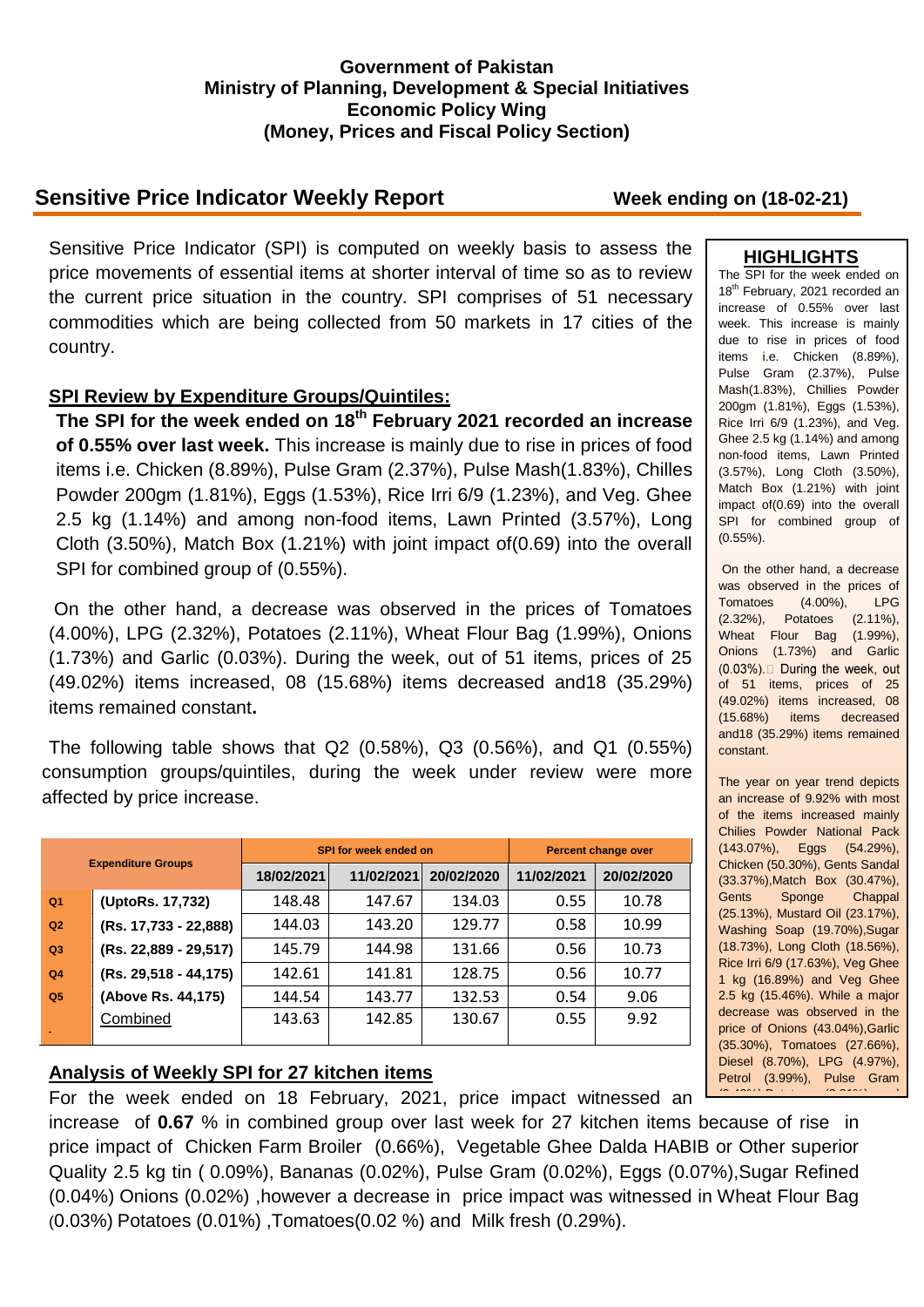On year-on-year basis, combined group recorded a rising impact of **15.10 %** which is attributed to increase in price impact of kitchen items i.e., Wheat Flour Bag (0.60%) Rice Basmati Broken (0.18 %), Chicken (3.14%) , Milk Fresh (4.18%), Eggs Hen Farm (0.03%), Beef (0.65%), Mutton (0.50%), Cooking Oil Dalda 5 litre tin (0.95%), Vegetable Ghee1kg Pouch (0.58%), and Sugar (0.93%) however, a declining price impact was shown in Tomatoes (0.12%), Onions (0.91%), Potatoes (0.12%).

**In lowest income group Q1, an increasing price impact of 0.56 % was recorded in 27 kitchen items over last week**, **on YOY basis Q1 witnessed an increasing impact of 14.14 %. During the week ended on 18-02-21, lowest expenditure group Q1 witnessed higher price impact over last week.**



## **Consumer Prices of Essential Kitchen Items in Different Cities for Week Ended On 18-02-21**

| Sr.<br><b>No</b> | <b>Units</b>                 | <b>Islamabad</b> | <b>Rawalpindi</b> | Lahore  | <b>Karachi</b> | Quetta  | <b>Peshawar</b> |
|------------------|------------------------------|------------------|-------------------|---------|----------------|---------|-----------------|
| 1                | Wheat Flour Bag 20kg         | 864.15           | 860.00            | 860.00  | 1292.00        | 960.00  | 1019.09         |
| 2                | Rice Basmati Broken          | 109.00           | 98.54             | 76.87   | 104.95         | 104.92  | 90.00           |
| 3                | Mutton (Average Quality) 1kg | 1199.65          | 1189.83           | 1051.19 | 1081.51        | 1096.96 | 868.94          |
| 4                | Chicken Farm Broiler(1kg)    | 241.54           | 237.90            | 218.00  | 271.15         | 274.97  | 231.00          |
| 5                | Milk fresh (Un-boiled)       | 120.41           | 119.83            | 96.07   | 120.00         | 120.00  | 121.85          |
| 6                | Eggs Hen 1dozen              | 153.68           | 149.32            | 149.00  | 157.84         | 164.95  | 150.00          |
| 7                | Cooking Oil 5 liter          | 1495.00          | 1495.00           | 1495.00 | 1495.00        | 1495.00 | 1495.00         |
| 8                | Pulse Moong 1kg              | 262.28           | 243.76            | 235.54  | 244.93         | 269.97  | 216.61          |
| 9                | Pulse Mash 1kg               | 282.15           | 261.13            | 287.06  | 245.47         | 269.97  | 253.29          |
| 10               | Pulse Gram 1kg               | 173.86           | 154.26            | 144.20  | 158.35         | 174.95  | 150.00          |
| 11               | Potatoes                     | 53.13            | 45.48             | 39.46   | 33.10          | 34.76   | 42.03           |
| 12               | Onions 1kg                   | 54.77            | 44.39             | 39.46   | 37.07          | 44.81   | 42.03           |
| 13               | Tomatoes 1kg                 | 54.64            | 43.01             | 38.39   | 24.74          | 34.76   | 36.34           |
| 14               | Sugar Refined 1kg            | 262.28           | 96.10             | 95.70   | 94.84          | 95.00   | 95.00           |
| 15               | Petrol Super Per Liter       | 112.42           | 112.43            | 112.42  | 112.43         | 112.43  | 112.41          |